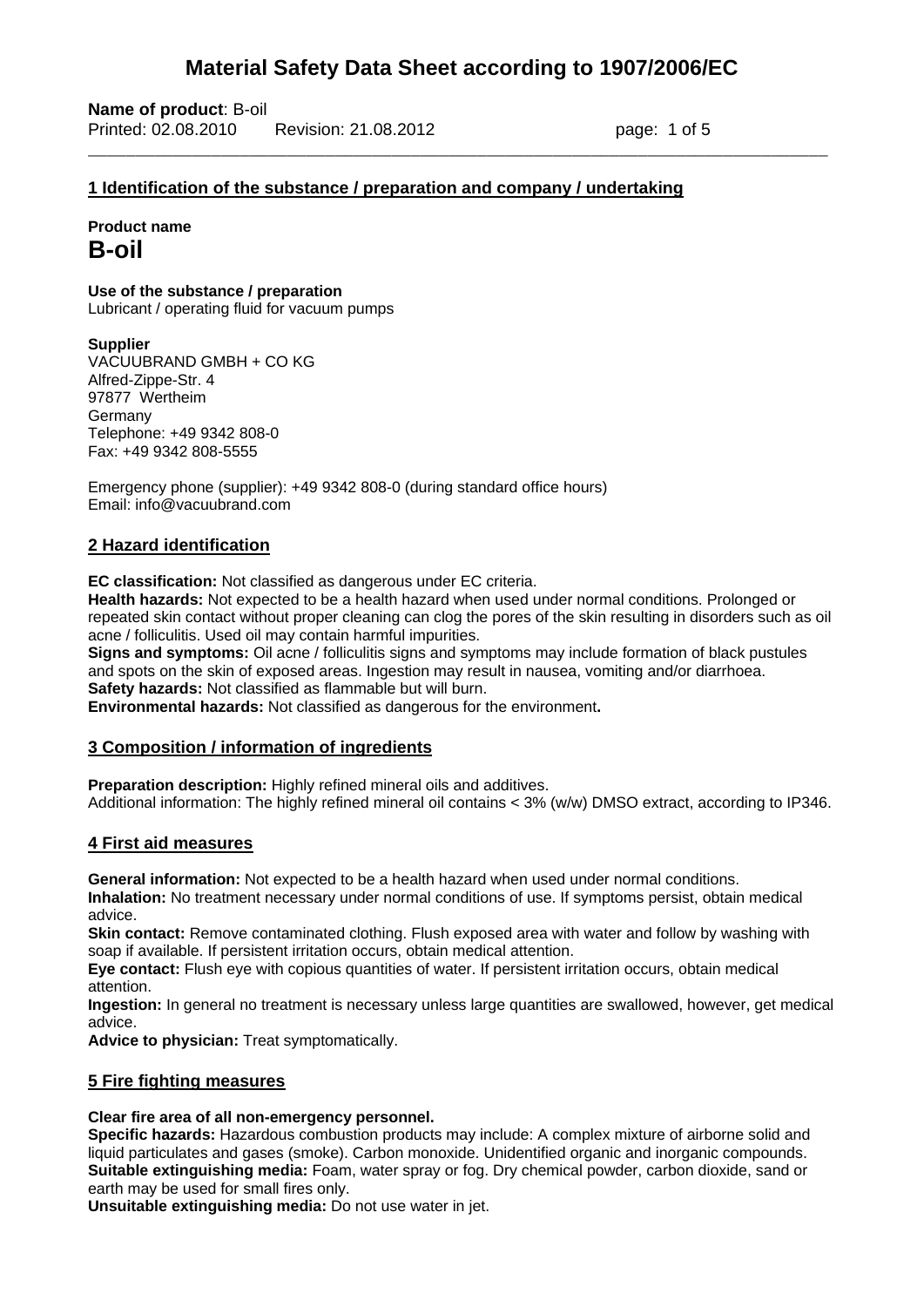### **Name of product**: B-oil

Printed: 02.08.2010 Revision: 21.08.2012 page: 2 of 5

**Protective equipment:** Proper protective equipment including breathing apparatus must be worn when approaching a fire in a confined space.

\_\_\_\_\_\_\_\_\_\_\_\_\_\_\_\_\_\_\_\_\_\_\_\_\_\_\_\_\_\_\_\_\_\_\_\_\_\_\_\_\_\_\_\_\_\_\_\_\_\_\_\_\_\_\_\_\_\_\_\_\_\_\_\_\_\_\_\_\_\_\_\_\_\_\_\_\_\_

#### **6 Accidental release measures**

Avoid contact with spilled or released material. For guidance on selection of personal protective equipment see chapter 8 of this material safety data sheet. See chapter 13 for information on disposal. Observe all relevant local and international regulations.

**Protective measures:** Avoid contact with skin and eyes. Use appropriate containment to avoid environmental contamination. Prevent from spreading or entering drains, ditches or rivers by using sand, earth or other appropriate barriers.

**Clean-up methods:** Slippery when split. Avoid accidents, clean up immediately. Prevent from spreading by making a barrier with sand, earth or other containment material. Reclaim liquid directly or in an absorbent. Soak up residue with an absorbent such us clay, sand or other suitable material and dispose of properly. **Additional advice:** Local authorities should be advised if significant spillages cannot be contained.

### **7 Handling and storage**

**General precautions:** Use local exhaust ventilation if there is risk of inhalation of vapours, mists or aerosols. Properly dispose of any contaminated rags or cleaning materials in order to prevent fires. Use the information in this data sheet as input to a risk assessment of local circumstances to help determine appropriate controls for safe handling, storage and disposal of this material.

**Handling:** Avoid prolonged or repeated contact with skin. Avoid inhaling vapours and/or mist. When handling product in drums, safety footwear should be worn and proper handling equipment should be used. **Storage:** Keep container tightly closed and in a cool, well-ventilated place. Use properly labelled and labelled and closable containers.

Storage temperature: 0°C to 50° / 32°F to 122°F.

**Recommended materials:** For containers or container linings, use mild steel or high density polyethylene. **Unsuitable materials:** PVC.

**Additional information:** Polyethylene containers should not be exposed to high temperatures because of possible risk of distortion.

Storage class: 10

Fire hazard classification: B

#### **8 Exposure controls / personal protection**

#### **Occupational exposure limits**

**Exposure controls:** The level of protection and types of controls necessary will vary depending upon potential exposure conditions. Select controls based on a risk assessment of local circumstances. Appropriate measures include: Adequate ventilation to control airborne concentrations. Where material is heated, sprayed or mist formed, there is greater potential for airborne concentrations to be generated. **Respiratory protection:** No respiratory protection is ordinarily required under normal conditions of use. In accordance with good industrial hygiene practices, precautions should be taken to avoid breathing of material. If engineering controls do not maintain airborne concentrations to a level which is adequate to protect worker health, select respiratory protection equipment suitable for the specific conditions of use and meeting relevant legislation. Check with respiratory protective equipment suppliers. Where air-filtering respirators are suitable, select an appropriate combination of mask and filter. Select a filter suitable for combined particulate/organic gases and vapours (boiling point > 65°C / 149°F) meeting EN141. **Hand protection:** Where hand contact with the product may occur the use of gloves approved to relevant standards (e. g. Europe: EN374, US F739) made from the following materials may provide suitable chemical protection: PVC, neoprene or nitrile rubber gloves. Suitability and durability of a glove is dependent on usage, e. g. frequency and duration of contact, chemical resistance of glove material, glove thickness, dexterity. Always seek advice from glove suppliers. Contaminated gloves should be replaced. Personal hygiene is a key element of effective hand care. Gloves must only be worn on clean hands. After using gloves, hands should be washed and dried thoroughly. Application of a non-perfumed moisturizer is recommended

**Eye protection:** Wear safety glasses or full face shield if splashers are likely to occur. Approved to EU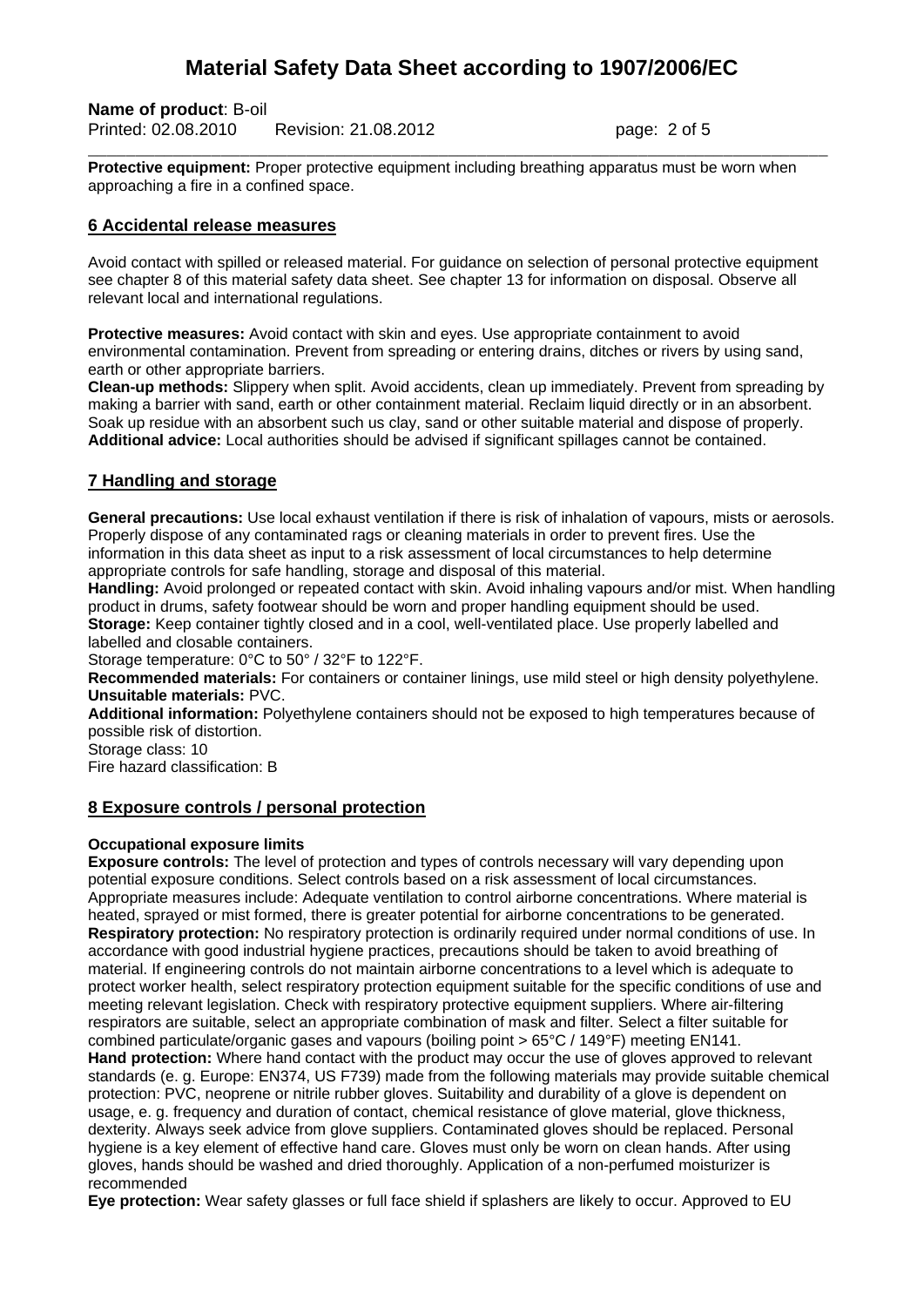**Name of product**: B-oil

Printed: 02.08.2010 Revision: 21.08.2012 page: 3 of 5

#### standard EN1666.

**Protective clothing:** Skin protection not ordinarily required beyond standard issue work clothes. **Monitoring methods:** Monitoring of the concentration of substances in the breathing zone of workers or in the general workplace may be required to confirm compliance with an OEL and adequacy of exposure controls. For same substances biological monitoring may also be appropriate.

\_\_\_\_\_\_\_\_\_\_\_\_\_\_\_\_\_\_\_\_\_\_\_\_\_\_\_\_\_\_\_\_\_\_\_\_\_\_\_\_\_\_\_\_\_\_\_\_\_\_\_\_\_\_\_\_\_\_\_\_\_\_\_\_\_\_\_\_\_\_\_\_\_\_\_\_\_\_

**Environmental exposure controls:** Minimise release to the environment. An environmental assessment must be made to ensure compliance with local environmental legislation.

#### **9 Physical and chemical properties**

| Appearance                                      | Pale yellow, liquid at ambient temperature                          |
|-------------------------------------------------|---------------------------------------------------------------------|
| Odour                                           | Slightly hydrocarbon                                                |
| ph value                                        | Not applicable                                                      |
| Initial boiling point and boiling range         | > 280°C / 536°F estimated values                                    |
| Pourpoint                                       | Typical $-15^{\circ}$ C / $5^{\circ}$ F                             |
| Flash point                                     | Typical 260°C / 500°F (COC)                                         |
| Upper / lower flammability or explosion limits  | Typical 1-10% (V) (based on mineral oil)                            |
| Auto ignition temperature                       | > 320°C / 608°F                                                     |
| Density                                         | Typical 870 kg/m <sup>3</sup> at 12°C / 68°F                        |
| Water solubility                                | Negligible                                                          |
| n-octanol/water partition coefficient (Log Pow) | > 6 (based on information on similar products)                      |
| Kinematic viscosity                             | Typical 95 mm <sup>2</sup> /s at 40 $^{\circ}$ C / 104 $^{\circ}$ F |
| Vapour density (air = $1$ )                     | > 1 (estimated value)                                               |
| Evaporation rate ( $nBuAc = 1$ )                | Data not available                                                  |

#### **10 Stability / reactivity**

**Stability:** Stable

**Conditions to avoid:** Extremes of temperature and direct sunlight.

**Materials to avoid:** Strong oxidising agents.

**Hazardous decomposition products:** Hazardous decomposition products are not expected to form during normal storage.

#### **11 Toxicological information**

**Basis for assessment:** Information given is based on data of the components and the toxicology of similar products.

**Acute oral toxicity:** Expected to be of low toxicity: LD 50 > 5000 mg / kg, rat.

**Acute dermal toxicity:** Expected to be of low toxicity: LD 50 > 5000 mg / kg, rabbit.

**Acute inhalation toxicity:** Not considered to be an inhalation hazard under normal conditions of use. **Skin irritation:** Expected to be slightly irritating. Prolonged or repeated skin contact without proper cleaning can clog the pores of the skin resulting in disorders such as oil acne / folliculitis.

**Eye irritation:** Expected to be slightly irritating.

**Respiratory irritation:** Inhalation of vapour or mists may cause irritation.

**Sensitization:** Not expected to be a skin sensitizer.

**Repeated dose toxicity:** Not expected to be a hazard.

**Mutagenicity:** Not considered to be a mutagenic hazard.

**Carcinogenicity:** Product is contains on mineral oils of types shown to be non-carcinogenic in animal skinpainting studies. Highly refined mineral oils are not classified as carcinogenic by the International Agency for Research on Cancer (IARC). Other components are not known to be associated with carcinogenic effects. **Reproductive and developmental toxicity:** Not considered to be a hazard.

**Additional information:** Used oil may contain harmful impurities that have been accumulated during use. The concentration of such impurities will depend on the use and they may present risks to health and the environment on disposal. All used oil should be handled with caution and skin contact avoided as far as possible.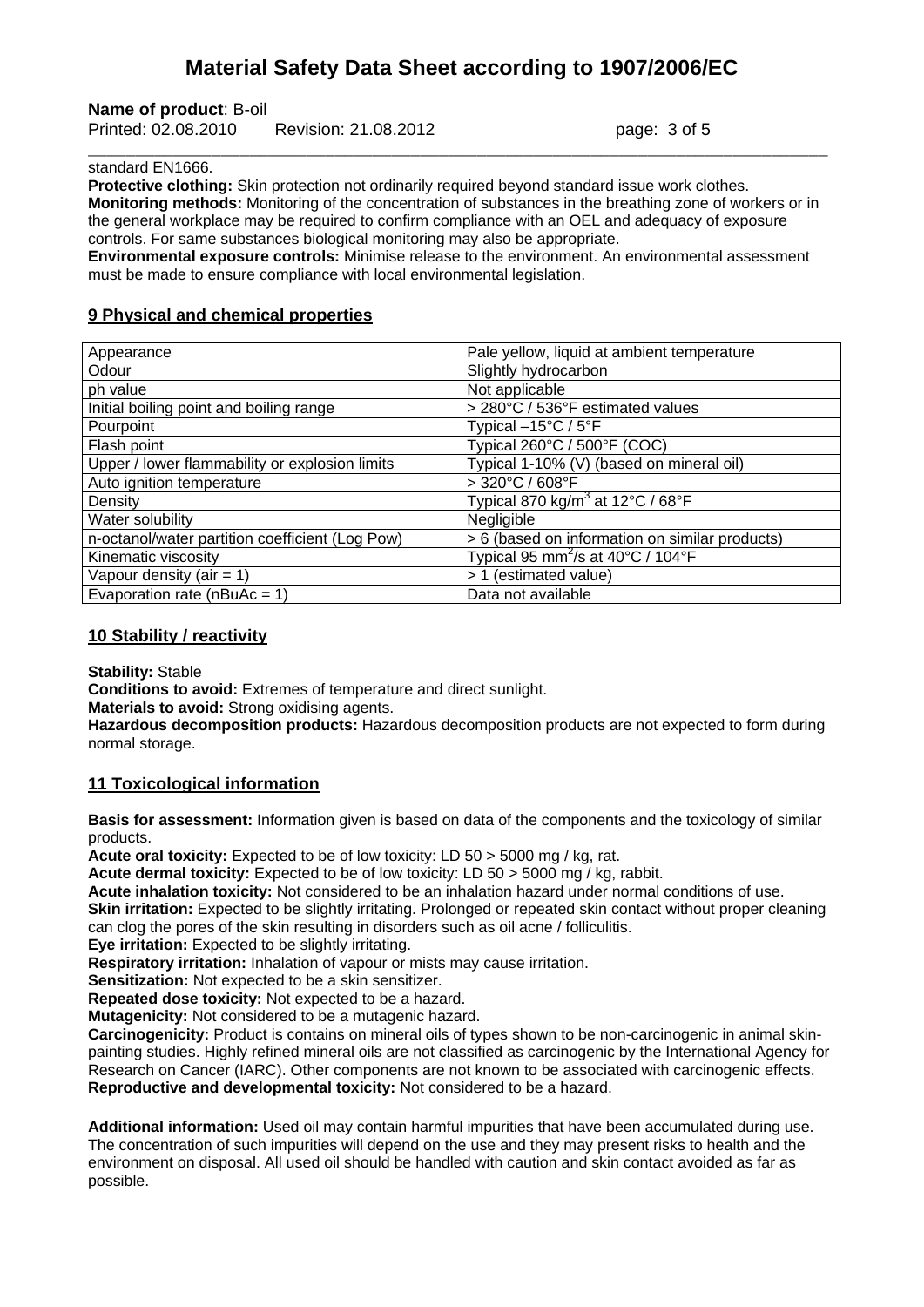**Name of product**: B-oil Printed: 02.08.2010 Revision: 21.08.2012 page: 4 of 5

#### **12 Ecological information**

Ecotoxicological data have not been determined specifically for this product. Information given is based on knowledge of the components and the ecotoxicology of similar products.

\_\_\_\_\_\_\_\_\_\_\_\_\_\_\_\_\_\_\_\_\_\_\_\_\_\_\_\_\_\_\_\_\_\_\_\_\_\_\_\_\_\_\_\_\_\_\_\_\_\_\_\_\_\_\_\_\_\_\_\_\_\_\_\_\_\_\_\_\_\_\_\_\_\_\_\_\_\_

**Acute toxicity:** Poorly soluble mixture. May cause physical fouling of aquatic organisms. Expected to be practically non-toxic to aquatic organisms. LL/EL 50: > 100 mg / l. (LL/EL 50 expressed as the nominal amount of product required to prepare aqueous test extract). Mineral oil is not expected to cause any chronic effects to aquatic organisms at concentrations less than 1 mg/l.

**Mobility:** Liquid under most environmental conditions. Floats on water. If it enters soil, it will adsorb to soil particles and will not be mobile.

**Persistence / degradability:** Expected to be not readily biodegradable. Major constituents are expected to be inherently biodegradable, but the product contains components that may be persist in the environment. **Bioaccumulation:** Contains components with potential to bioaccumulate.

**Other adverse effects:** Product is a mixture of non-volatile components, which are not expected to be released to air in any significant quantities. Not expected to have ozone depletion potential, photochemical ozone creation potential or global warming potential.

#### **13 Disposal considerations**

**Material disposal:** Recover or recycle if possible. It is the responsibility of the waste generator to determine the toxicity and physical properties of the material generated to determine the proper waste classification and disposal methods in compliance with applicable regulations. Do not dispose into the environment, in drains or in water courses.

**Container disposal:** Dispose of in accordance with prevailing regulations, preferably to a recognized collector or contractor. The competence of the collector or contractor should be established beforehand. **Local legislation:** Disposal should be in accordance with applicable regional, national and local laws and regulations. EU waste disposal code (EWC): 130205 mineral-based non-chlorinated engine, gear and lubricating oils. Classification of waste is always the responsibility of the end user.

#### **14 Transport information**

ADR: This material is not classified as dangerous under ADR regulations.

RID: This material is not classified as dangerous under RID regulations.

ADNR: This material is not classified as dangerous under ADNR regulations.

IMDG: This material is not classified as dangerous under IMDG regulations.

IATA (country variations may apply): This material is not classified as dangerous under IATA regulations.

#### **15 Regulatory information**

This regulatory information is not intended to be comprehensive. Other regulations may apply to this material.

EC classification: Not classified as dangerous under EC criteria.

EC symbol: No hazard symbol required

EC risk phrases: Not classified.

EC safety phrases: Not classified

EINECS: All components listed or polymer exempt.

TSCA (USA): All components listed

Water pollution class: WGK 1 – low hazard to waters (appendix 4, VwVwS, preparations) Other information: Technical rules air: Product not listed by name. Observe section 5.2.5 in connection with section 5.4.9.

#### **16 Other information**

R-phrases: Not classified Additional information: - MSDS revision: -